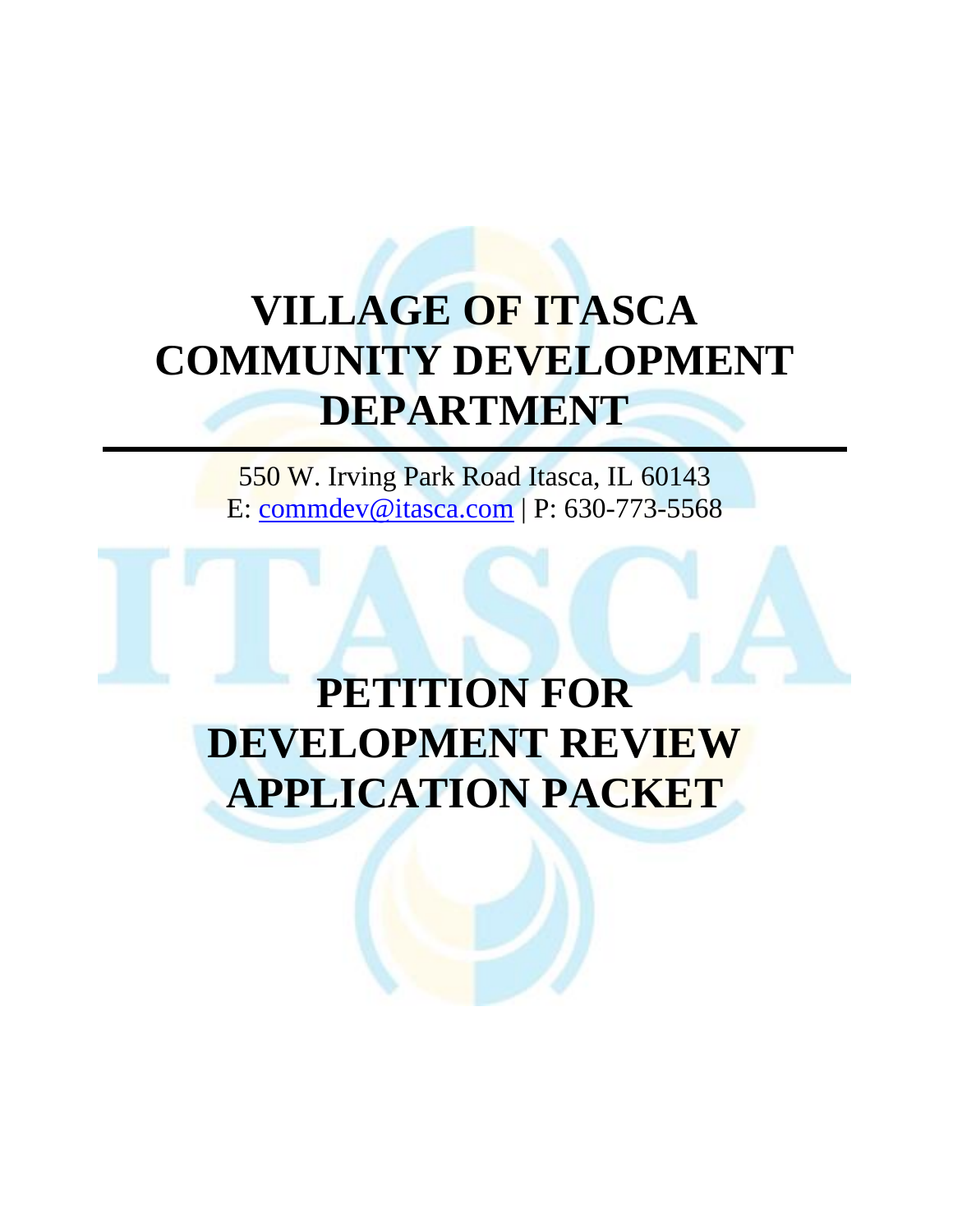

# Petition for Development Review

Village of Itasca Community Development Department 550 W. Irving Park Rd., Itasca, IL 60143 Staff Contact: Mo Khan, Village Planner [mkhan@itasca.com](mailto:mkhan@itasca.com) | 630-228-5631

Dear Petitioner(s):

The Petition for Development Review Packet is provided to offer you guidance as you go through the Village of Itasca's Development Review Process. The Development Review Process though complex is meant to be an efficient process that aims to have you obtain the proper approval in the quickest manner possible.

Requests that require the submittal of a Petition for Development Review and/or a Public Hearing include but not is not limited to requests for Re-Zoning/ Map Amendments, Text Amendments, Variances, Special Use Permits, Planned Developments, Plat of Subdivisions, Pre-/ Annexations, and Site Plan Approvals.

These requests will require you to attend to present your petition to the Plan Commission and the Village Board. The process for which this occurs is outlined in this packet.

Prior to submission of your Petition for Development Review you are required to schedule and attend a Pre-Submittal Meeting with Village Staff. Village Staff will determine what request(s) will be needed and provide you with a detailed submittal checklist of all documents and fees that must be submitted as part of your petition.

Pre-Submittal Meetings generally take between one to two hours are meant to provide you with detailed information relevant to your request, such as submittal requirements, potential meeting dates, and any background information that may be relevant to the petition.

Meetings can be scheduled by contacting Mo Khan, Village Planner, at [mkhan@itasca.com](mailto:mkhan@itasca.com) or (630) 228-5631.

Sincerely,

Vijay Gadde

Vijay Gadde, AICP Community Development Director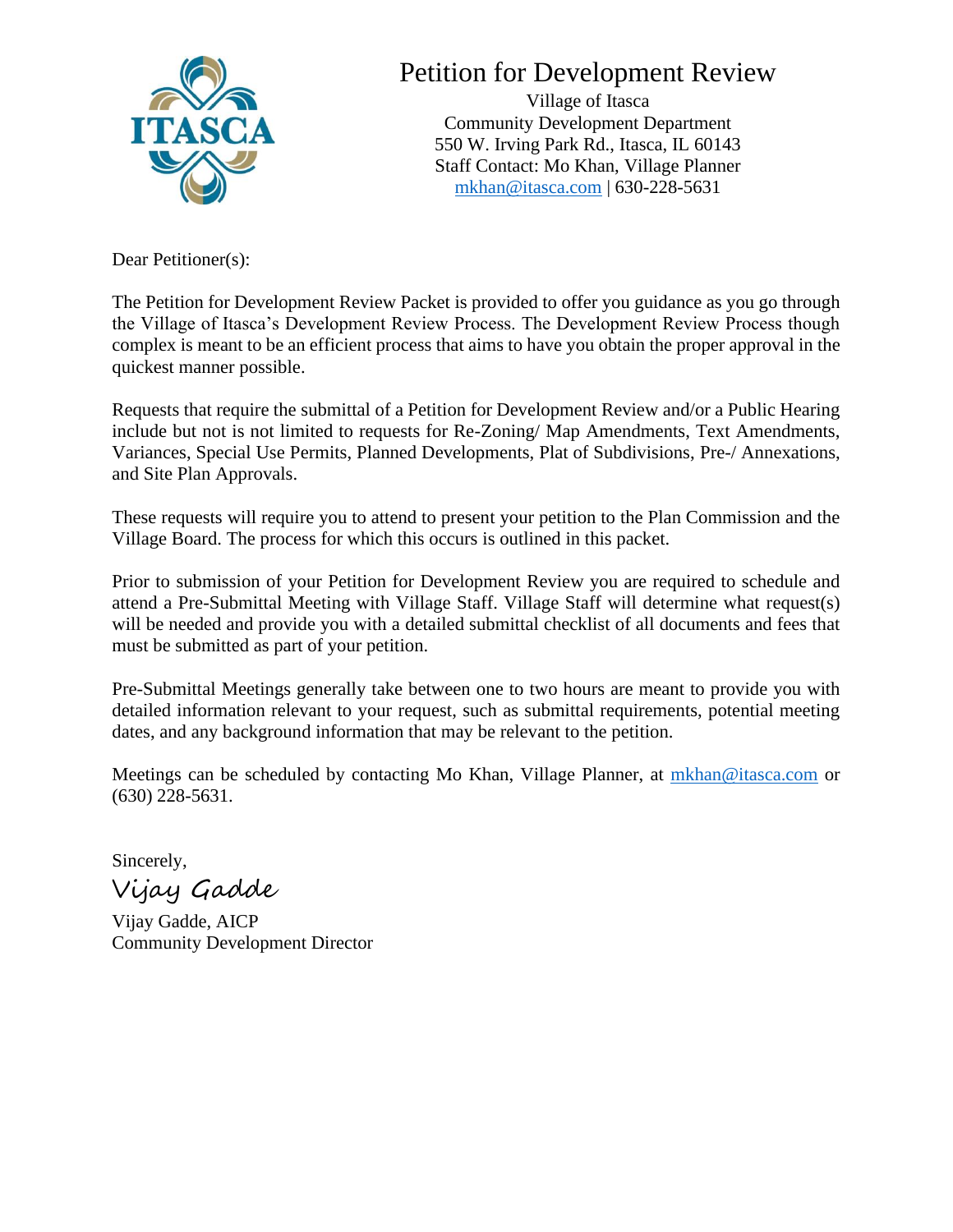## **ITASCA DEVELOPMENT REVIEW PROCESS OVERVIEW\***



*\*This overview is intended to serve as a guideline. Depending on the nature and complexity of the requests, additional submittals, documentation, meetings, and/or review cycles may be necessary.*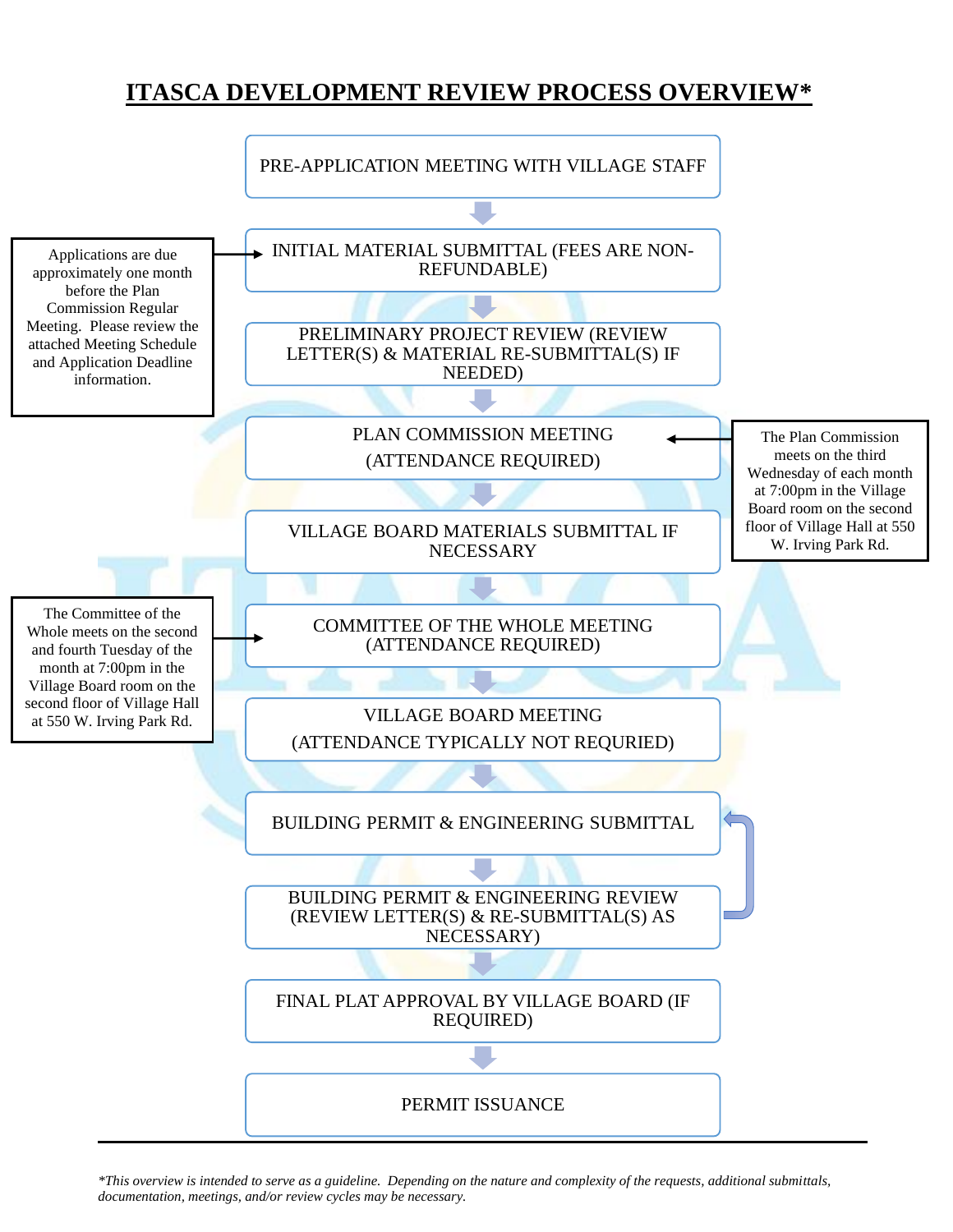#### **DEVELOPMENT REVIEW PROCESS STEPS**

There are a number of lengthy and involved steps in the development review process in order to ensure that all requirements are completely satisfied. Depending on the complexity of the request, approximately 60-90 days may pass between the time of application and the time that the Village Board renders a decision. Timeframes are for illustrative purposes only in order to provide an estimate; actual time may vary depending on project type, responsiveness of the applicant, and completeness of the submittal materials.

- 1. **Pre-Application Meeting with Village Staff:** Community Development staff will meet with the petitioner to discuss the proposed project, application procedure and deadlines, and go over the required public meetings. Please contact Mo Khan, Village Planner, at [mkhan@itasca.com](mailto:mkhan@itasca.com) or (630) 228-5631.
- 2. **Initial Material Submittal:** Once the petitioner has compiled all of the required documents from the checklist, they submit them to staff for preliminary project review. The materials are to be submitted in accordance with the attached schedule on page 3.
- 3. **Preliminary Project Review/Comments to Petitioner / Revised Material Submittal:** Following the initial submittal, staff will review the materials and verify that all information is complete and in order. It is the responsibility of the petitioner to correct any irregularities and respond to any inquiries as indicated by staff in the preliminary review and return the required materials in a timely manner. Staff reserves the right to remove the request from the Plan Commission agenda if a revised material submittal is not received in time to allow for an additional review cycle.
- 4. **Plan Commission Regular Meeting (Public Hearing):** Once application materials have been satisfactorily reviewed by staff, the requests are placed on the Plan Commission agenda for discussion and/or a public hearing. The Commission will hear testimony from the applicant related to the petition, give the public an opportunity to speak, and make a recommendation which is forwarded to the Village Board for consideration. The Commission reserves the right to table or continue a discussion to a future meeting date.

The Plan Commission convenes on the third Wednesday of every month at 7:00pm at Village Hall. Applicant attendance required.

- 5. **Village Board Committee of the Whole Material Submittal:** Staff will confirm the petitioner's availability for the next scheduled meeting and advise whether additional copies of the application materials are necessary.
- 6. **Village Board Committee of the Whole:** Once the Plan Commission has given their recommendation on a project, the petitioner is scheduled to present their request to the Village Board at a Committee of the Whole meeting. The Village Board is the final decision making authority charged with voting on all development review petitions.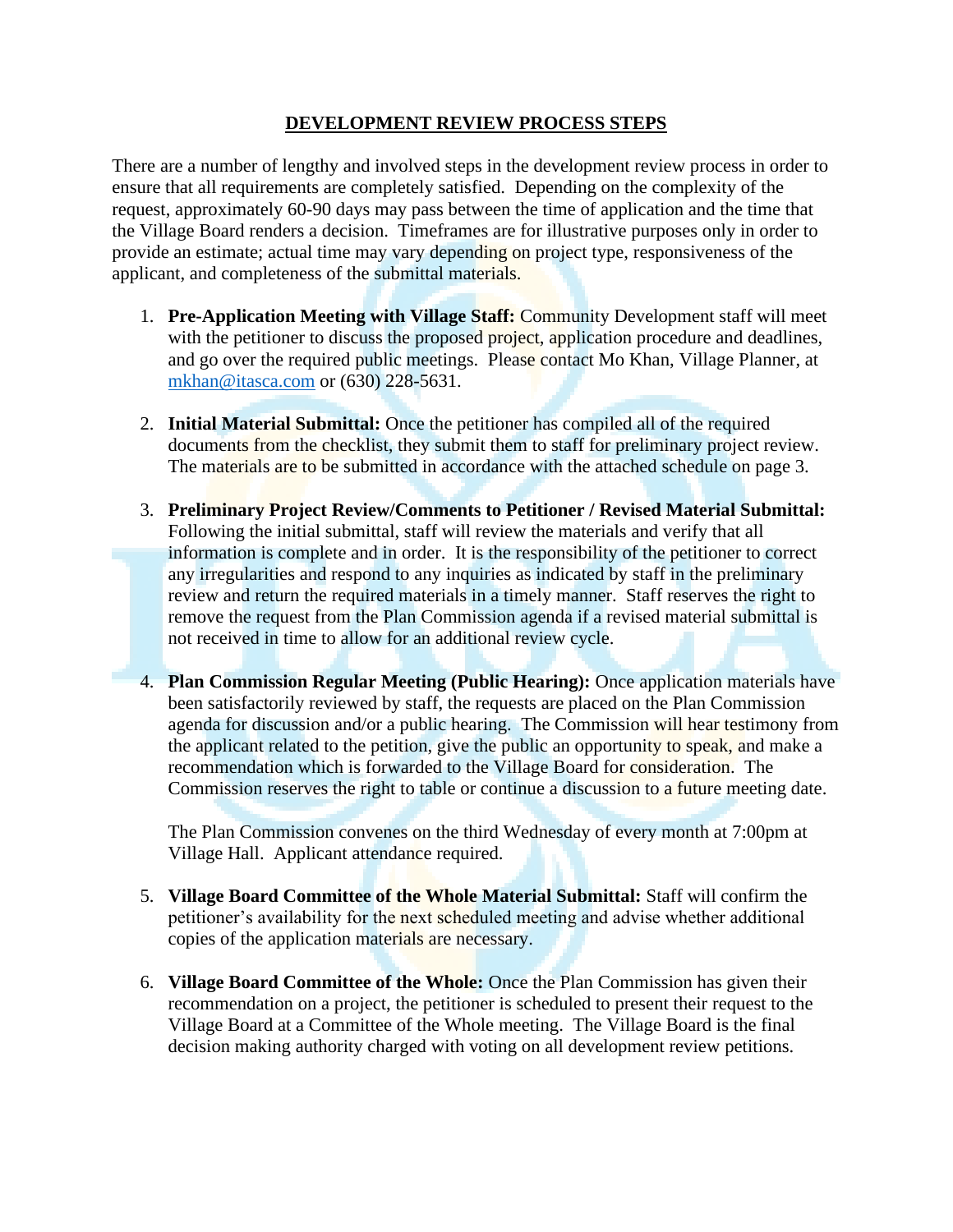The Committee of the Whole meets on the 2nd and 4th Tuesday of each month at 7:00pm at Village Hall. Applicant attendance required.

7. **Village Board Regular (Voting) Meeting:** Ordinarily, once the Committee of the Whole has discussed the request, the item is scheduled for the next available Regular (Voting) Meeting of the Village Board. Attendance is not typically required.

#### **BUILDING PERMIT & ENGINEERING REVIEW PROCEDURE SUMMARY**

1. **Building Permit and Engineering Submittal:** Following Village Board approval, the petitioner may apply for building and engineering permits through the Community Development Department. Please contact (630)<sup>773</sup>-5568 with questions about permitting. *Only full submittals will be accepted*.

The applicant is required to address all Village Board mandated conditions as set forth by ordinance prior to submitting building and engineering permits. *Failure to submit plans which are not in substantial compliance with Village Board approved plans and ordinances will significantly delay the project and may require additional public meetings.* It is the responsibility of the applicant to ensure that all site plans, construction plans, architectural drawings, etc., match each other throughout the process.

- 2. **Building Permit and Engineering Review:** Engineering and Building permit review may take up to 20 business days. For some projects, it is not uncommon to go through several review cycles. *Stormwater Management must be addressed for most projects unless otherwise determined by Village Staff.*
- 3. **Final Plat Approval (If Necessary):** The Village utilizes a two-step approval process for plats of subdivision. **Preliminary plats** of subdivision are considered during the Development Review process detailed above. Following building and engineering permit submittal, staff will advise the applicant of any changes that are necessary in order for the plat to comply with all engineering requirements. Once the plat has been satisfactorily reviewed by staff, the Final Plat will be scheduled to go before the Committee of the Whole. *Applicant attendance required.*

*Note: Individual lots in a subdivision cannot be sold and the plat cannot be recorded until the review process is complete, engineer's estimate is approved, letter of credit/bond is in place, and the final plat is approved by the village board.* 

4. **Permit Issuance:** Once the plans have been reviewed by village staff and found to satisfactorily meet all of the applicable standards, then permits will be issued and construction can begin.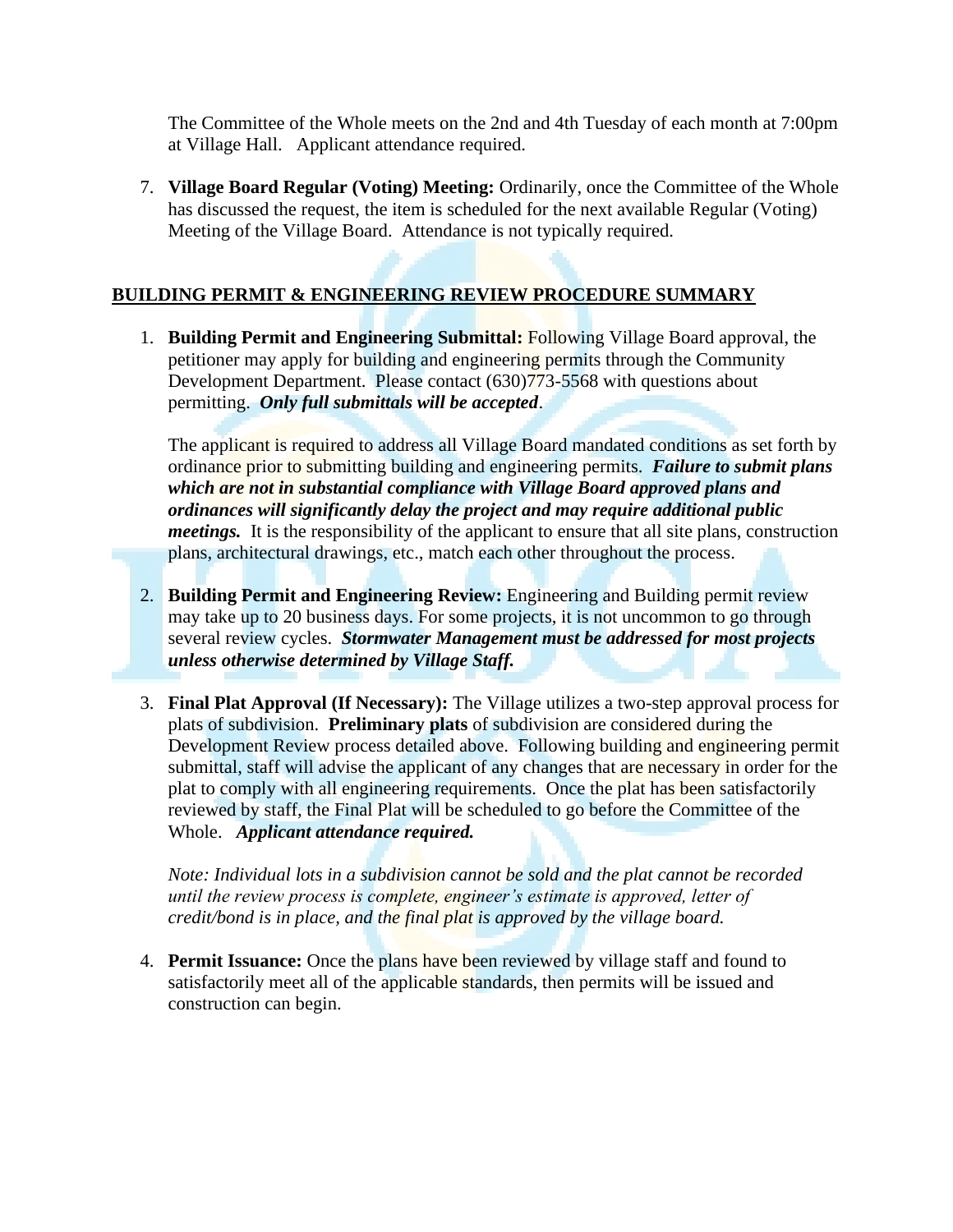### **2022 PLAN COMMISSION REGULAR MEETING SCHEDULE AND APPLICATION DEADLINES**

The Plan Commission meets on the Third Wednesday of each month at 7:00 PM. Meetings take place in the Board room located on the second floor of Village Hall, 550 W. Irving Park Road, Itasca, IL 60143. The 2022 Meeting Schedule is noted below along with the deadlines for submittal.

| Meeting Date       | <b>Submittal Date</b> |
|--------------------|-----------------------|
| January 19, 2022   | December 10, 2021     |
| February 16, 2022  | January 7, 2022       |
| March 16, 2022     | February 4, 2022      |
| April 20, 2022     | March 11, 2022        |
| May 18, 2022       | April 8, 2022         |
| June 15, 2022      | May 6, 2022           |
| July 20, 2022      | June 10, 2022         |
| August 17, 2022    | July 8, 2022          |
| September 21, 2022 | August 9, 2022        |
| October 19, 2022   | September 9, 2022     |
| November 16, 2022  | October 7, 2022       |
| December 21, 2022  | November 11, 2022     |
| January 18, 2023   | December 9, 2022      |

Requests that require review and/or a public hearing include but are not limited to: rezoning, variances, special use permits, planned developments, plat of subdivision, annexation when accompanied by a request to rezone, and site plan approval in most zoning districts.

Recommendations of the Plan Commission are forwarded to the Village Board for final consideration and attendance at additional meetings may be required. Please contact the Community Development Department at 630-773-5568 for other requirements or to schedule a pre-application meeting.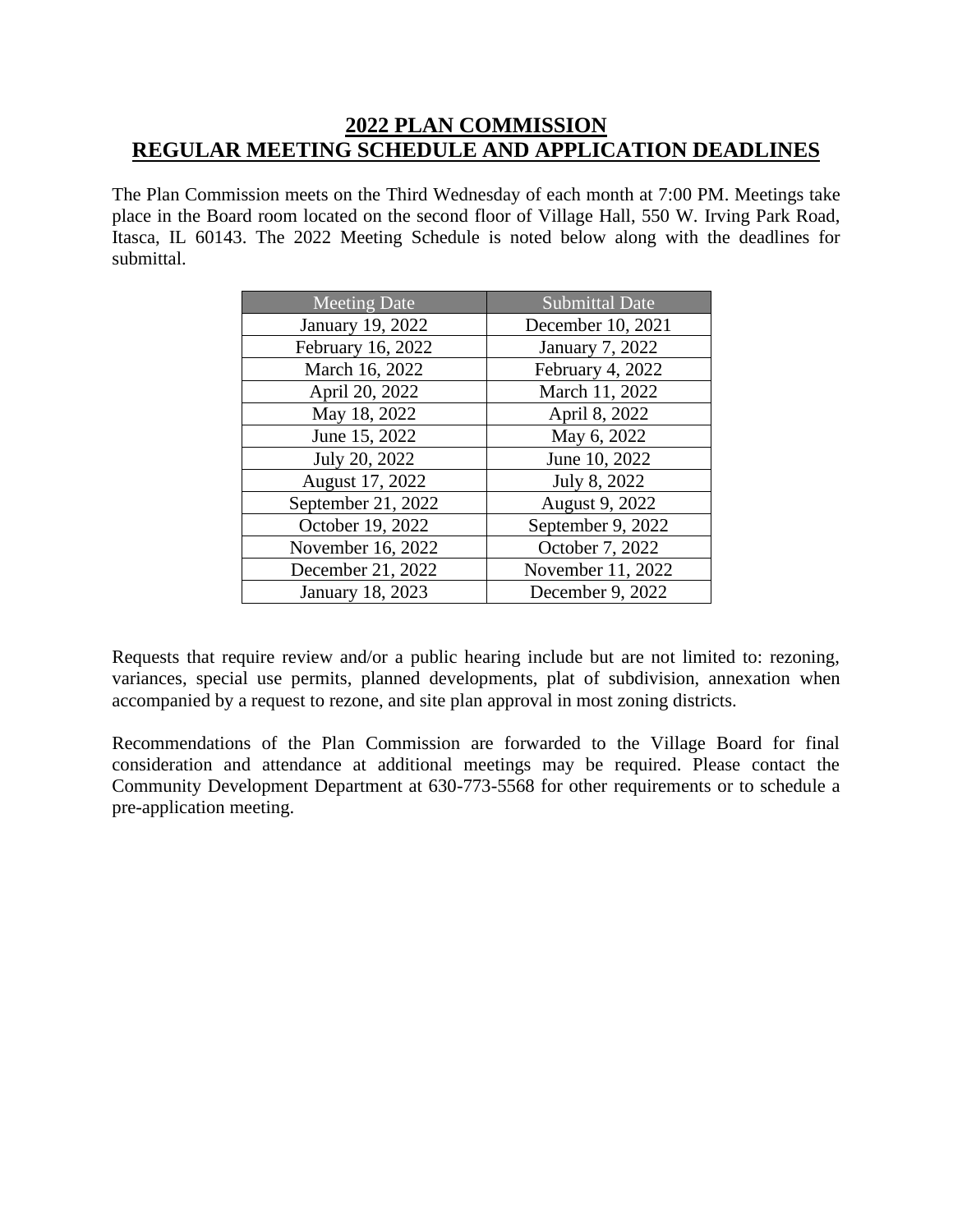### **DEVELOPMENT REVIEW FILING FEE SCHEDULE**

(ALL FEES ARE NON-REFUNDABLE)

#### **ANNEXATION\***

| Residential (Single Lot)                                                    | \$150                                                        |  |  |  |  |
|-----------------------------------------------------------------------------|--------------------------------------------------------------|--|--|--|--|
| Residential (Multiple Lots)                                                 | $$500 + $25/acre$                                            |  |  |  |  |
| Non-Residential                                                             | $$500 + $25/ \text{acre}$                                    |  |  |  |  |
| *When an annexation is approved, the following additional fees shall apply: |                                                              |  |  |  |  |
| Residential (Single Lot)                                                    | \$100 per acre/part                                          |  |  |  |  |
| Residential (Multiple Lots)                                                 | \$1,000 per acre/part                                        |  |  |  |  |
| Non-Residential                                                             | \$1,000 per acre/part                                        |  |  |  |  |
| <u>APPEALS</u>                                                              |                                                              |  |  |  |  |
| Residential (Single Lot)                                                    | \$150                                                        |  |  |  |  |
| Residential (Multiple Lots)                                                 | \$500                                                        |  |  |  |  |
| Non-Residential                                                             | \$500                                                        |  |  |  |  |
| <b>CLASS I SITE PLAN REVIEW</b>                                             |                                                              |  |  |  |  |
| As required per Sec. 14.13-2-a                                              | \$500                                                        |  |  |  |  |
| PLANNED DEVELOPMENT                                                         |                                                              |  |  |  |  |
| 25 acres or less                                                            | \$250                                                        |  |  |  |  |
| Between 26 and 50 acres                                                     | \$400                                                        |  |  |  |  |
| Over 51 acres                                                               | \$600                                                        |  |  |  |  |
|                                                                             | <u> PLATS – SUBDIVISION, CONSOLIDATION, DEDICATION, ETC.</u> |  |  |  |  |
| 5 Acres or less                                                             | \$500                                                        |  |  |  |  |
| Over 5 Acres                                                                | \$100 per acre                                               |  |  |  |  |
| <b>RE-ZONING / MAP AMENDMENT</b>                                            |                                                              |  |  |  |  |
| Residential (Single Lot)                                                    | \$150                                                        |  |  |  |  |
| <b>Residential (Multiple Lots)</b>                                          | \$500                                                        |  |  |  |  |
| Non-Residential                                                             | \$500                                                        |  |  |  |  |
| <b>SPECIAL USE</b>                                                          |                                                              |  |  |  |  |
| Residential                                                                 | \$250                                                        |  |  |  |  |
| Nonresidential                                                              | \$500                                                        |  |  |  |  |
| <b>VARIATION</b>                                                            |                                                              |  |  |  |  |
| Residential (Single Lot)                                                    | \$150                                                        |  |  |  |  |
| Residential (Multiple Lots)                                                 | $\$300 + \$25$ each additional variance                      |  |  |  |  |
| Non-Residential                                                             | $$500 + $25$ each additional variance                        |  |  |  |  |
| a ahaya faaq add                                                            |                                                              |  |  |  |  |

To the above fees, add expenses for engineering, planning, legal, recording and other applicable fees or services. The above fees are also cumulative in cases of multiple requests (e.g., the request for subdivision and special use).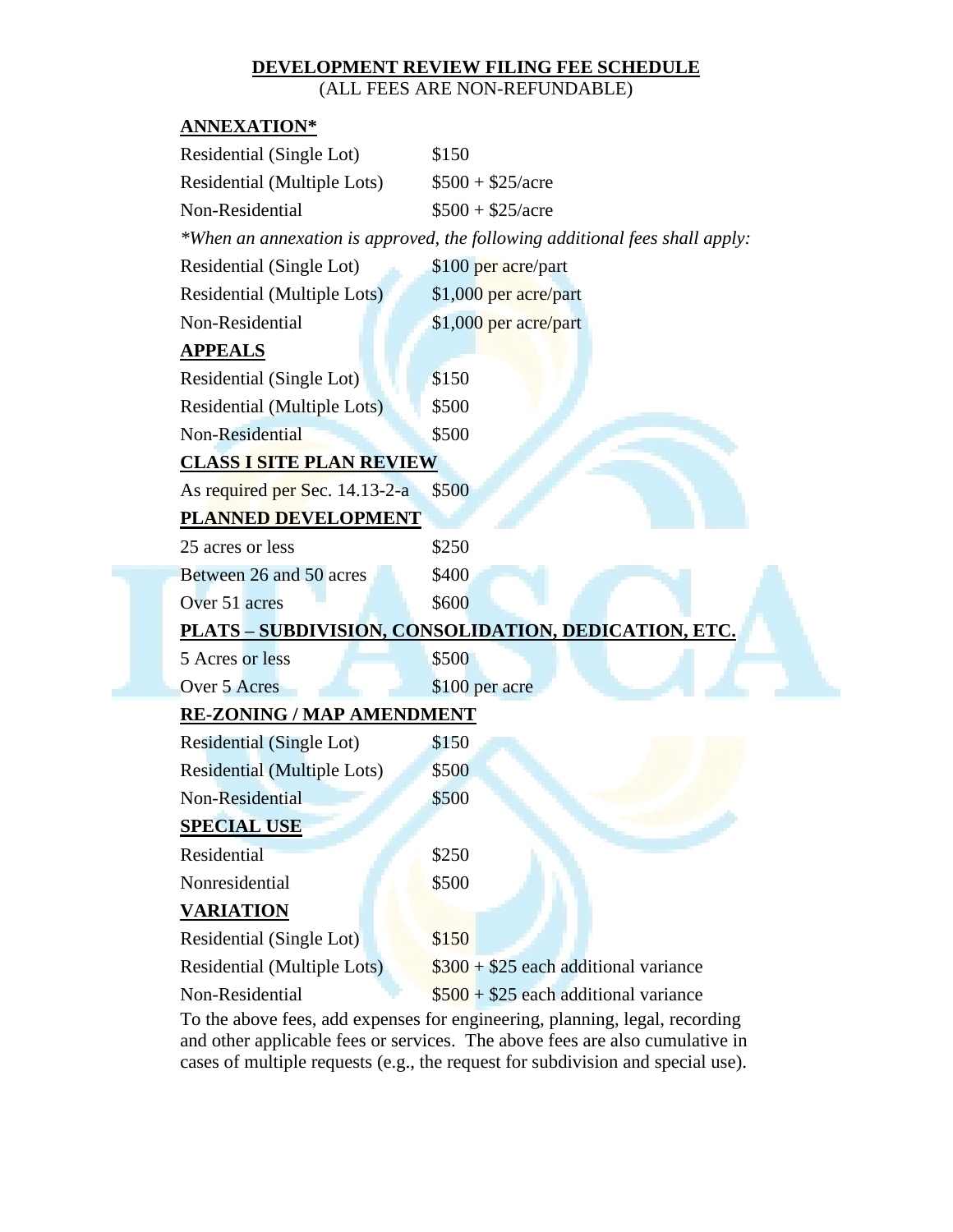#### **DEVELOPMENT REVIEW MATERIALS CHECKLIST**

Any application filed with the Village of Itasca for consideration by the Plan Commission shall contain, at a minimum, each of the items set forth herein, as they are pertinent to the application. Except as may be necessary to comply with the minimum requirements of the law, Staff reserves the right to modify, amend, or delete any application requirement as necessary.

#### **ALL PLANS MUST BE TO SCALE. DOCUMENTS MUST BE** *INDIVIDUALLY*  **FOLDED WITH THE TITLE BLOCK FACING OUT. NO PARTIAL SUBMITTALS OR ROLLED PLANS WILL BE ACCEPTED. APPLICATIONS WILL NOT BE PROCESSED UNTIL ALL ITEMS ARE RECEIVED.**

|        |                   | <b>Completed Petition Form</b>                                                                                         |  |  |
|--------|-------------------|------------------------------------------------------------------------------------------------------------------------|--|--|
|        |                   | 3 Copies of Project Narrative – Detailed explanation of the Scope of Work and Summary                                  |  |  |
|        |                   | of all Requests                                                                                                        |  |  |
| $\Box$ | ┓                 | Response to Variance Standards of Approval and/or Findings of Facts (included as part                                  |  |  |
|        |                   | of Project Narrative)                                                                                                  |  |  |
| $\Box$ | ⊔                 | Response to Special Use Standards of Approval and/or Findings of Facts (included as                                    |  |  |
|        |                   | part of Project Narrative)                                                                                             |  |  |
| ⊔      | $\vert \ \ \vert$ | Response to Re-Zoning/Map Amendment Standards of Approval and/or Findings of                                           |  |  |
|        |                   | Facts (included as part of Project Narrative)                                                                          |  |  |
| ⊔      |                   | Response to Planned Development Standards of Approval and/or Findings of Facts                                         |  |  |
| $\Box$ | ⊔                 | (included as part of Project Narrative)                                                                                |  |  |
|        |                   | Response to Site Plan Review Standards of Approval and/or Findings of Facts (included<br>as part of Project Narrative) |  |  |
| H      |                   | Response to Text Amendment Review Questionnaire (included as part of Project                                           |  |  |
|        |                   | Narrative)                                                                                                             |  |  |
|        |                   | 3 Copies of Plat of Survey                                                                                             |  |  |
|        | $\Box$            | 3 Copies of Plat of Subdivision                                                                                        |  |  |
|        |                   | 3 Copies of Plat of Annexation                                                                                         |  |  |
|        |                   | 3 Copies of Preliminary Engineering Plans                                                                              |  |  |
|        | П                 | 3 Copies of Proposed Site Plan                                                                                         |  |  |
| $\Box$ | $\Box$            | 3 Copies of Architectural Renderings, showing elevations, floor plans,                                                 |  |  |
|        |                   | landscaping/foundation screening, topographical features, etc.                                                         |  |  |
|        |                   | 3 Copies of Landscaping Plan, showing existing and proposed landscaping                                                |  |  |
|        | $\Box$            | 3 Copies of Site & Building Signage Plan                                                                               |  |  |
|        |                   | 3 Copies of Traffic Impact Study, if determined necessary by Village Staff                                             |  |  |
|        |                   | 3 Copies of Economic Impact Study, if determined necessary by Village Staff                                            |  |  |
| $\Box$ | $\Box$            | Proof of Ownership - Copies of recorded deeds are available through the DuPage County                                  |  |  |
|        |                   | Recorder's Office, http://dupageco.org/recorder. If owned by a corporation or                                          |  |  |
|        |                   | partnership, the applicant(s) must disclose owners with an interest of $10\%$ or greater.                              |  |  |
|        |                   | When applicant is not owner, a copy of a contract, option, or similar is required.                                     |  |  |
|        |                   | Non-Refundable Filing Fee in the Amount of : \$                                                                        |  |  |
|        |                   | Reimbursement of Fees Agreement (Page X)                                                                               |  |  |
|        |                   | Electronic Copy of all Document Submittals in PDF Format                                                               |  |  |
|        |                   | Additional Documents as Determined Necessary by Village Staff                                                          |  |  |
|        |                   |                                                                                                                        |  |  |
|        |                   |                                                                                                                        |  |  |
|        |                   |                                                                                                                        |  |  |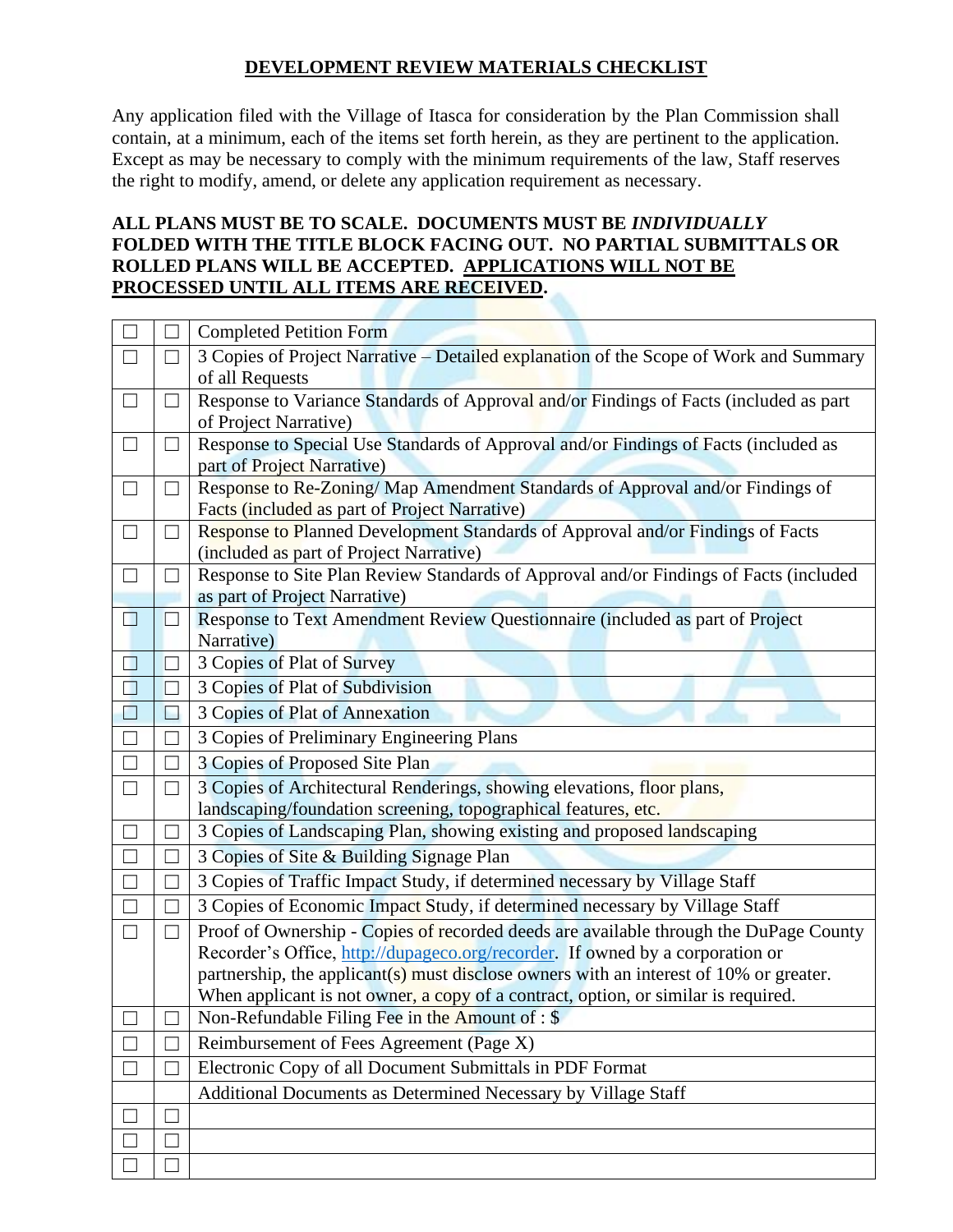#### **PLAT AND SITE PLAN SUBMITTAL REQUIREMENTS**

- A. All required items, including all plans, should prominently indicate:
	- 1. The name of the proposed project.
	- 2. The name of the preparer.
	- 3. The date of preparation and of any subsequent revisions.
	- 4. For site plans and plats, the standard engineers scale of one inch  $(1")$  to twenty feet (20') or larger must be used unless another scale is authorized by Staff.
	- 5. For plans and plats, a north-point. For architectural elevations, a directional bearing- i.e. "west elevation" rather than "left elevation"
	- 6. Boundary lines, dimensions, lot number(s) and area of the site.
	- 7. Site plans must show the location, dimensions, and striping of parking lots, stalls, and drive aisles, parking stall count, and designation of handicapped accessible stalls, and directional signage.
	- 8. Site plans must show sidewalks, bike paths, ground signage, utility and mechanical equipment, refuse disposal containers/enclosures, recreational facilities, light poles, loading facilities, stormwater detention areas, known floodplains, fire hydrants, water lines, utilities, easements, snow storage, fences and other all features.
- B. Plats of survey shall contain:
	- 1. The name, signature and seal of the Registered Land Surveyor who prepared the plat.
	- 2. The legal description of the site.
	- 3. The PIN number of the property.
	- 4. Boundary lines, dimensions, lot number(s) and area of the site.
	- 5. The locations and dimensions of all existing structures, parking lots and drives, sidewalks, etc.
	- 6. The names, locations, and widths of all immediately adjacent streets and rightsof-way.
	- 7. The locations and dimensions of all required building setbacks.
	- 8. The locations, dimensions, and purpose of all existing easements.
	- 9. Municipal, Township, and/or County section lines accurately tied to the site by distances and angles.
	- 10. Accurate descriptions of all true angles and distances to the nearest established street lines and/or official monuments.
	- 11. Indication of all radii, internal angles, points of curvature, tangents, bearings, and lengths of all arcs or curves.
	- 12. All measurements, dimensions data, monuments, angular and linear dimensions, and certificates must comply with standards specified in Chapter 765 of the Illinois Compiled Statutes.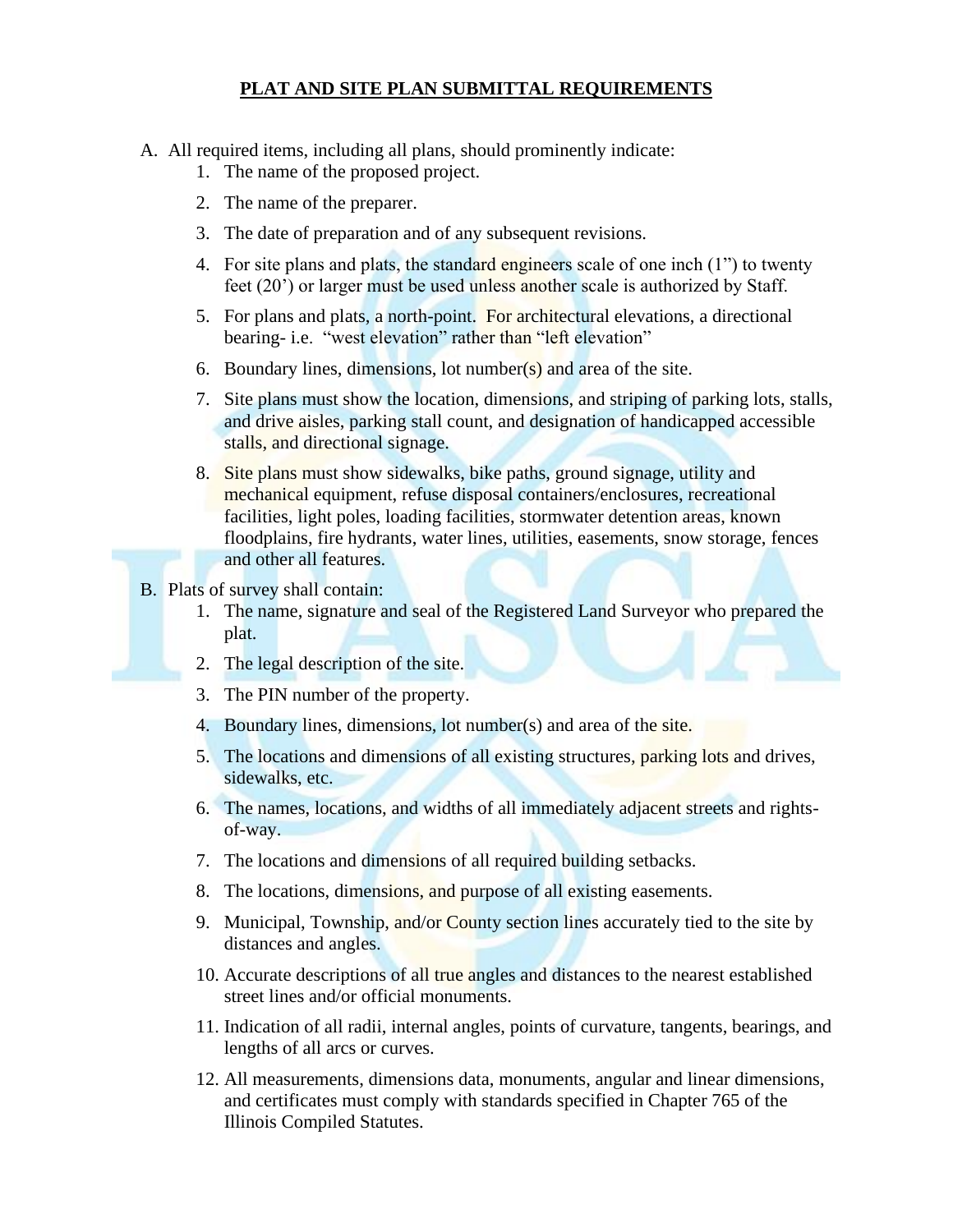#### **STANDRDS OF APPROVAL & FINDING OF FACTS**

#### **Variation**

A Zoning Variation (or Variance) can be requested to provide relief from the strict application of the Zoning Ordinance. A Public Hearing is required for all Zoning Variation requests that must be first heard by the Plan Commission and then ultimately voted for approval or denial by the Village Board. A Zoning Variation is requested on the basis that the property owner is facing unique practical difficulties or particular hardships from the strict applications of the regulations and requirements found in the Zoning Ordinance.

#### *Standards of Approval (Sec. 14.09-3)*

The President and Board of Trustees shall not vary the provisions of this Ordinance as authorized in this Section unless the Zoning Board of Appeals shall have made findings based upon the evidence presented to it in the following specific cases:

- 1. That the property in question cannot yield a reasonable return if permitted to be used only under the conditions allowed by the regulations governing the district in which it is located;
- 2. That the plight of the owner is due to unique circumstances, and
- 3. That the variation, if granted, will not alter the essential character of the locality.

For the purpose of supplementing the above standards, the Zoning Board of Appeals shall also, in making this determination whether there are particular difficulties or particular hardships, take into consideration the extent to the following facts favorable to the applicant, have been established by the evidence:

- 1. That the particular physical surroundings, shape or topographical conditions of the specific property involved would bring a particular hardship upon the owner, as distinguished from a mere inconvenience, if the strict letter of the regulations were to be carried out;
- 2. That the conditions upon which the petition for variation is based would not be applicable generally to other property within the same zoning classification;
- 3. That the purpose of the variation is not based exclusively upon a desire to make more money from the property, or merely for the convenience of the owner;
- 4. That the alleged difficulty or hardship has not been created by any person presently having an interest in the property;
- 5. That the granting of the variation will not be detrimental to the public welfare or injurious to other property or improvements in the neighborhood in which the property is located; or
- 6. That the proposed variation will not impair an adequate supply of light on adjacent property or substantially increase the danger of fire or otherwise endanger the public safety or substantially diminish or impair property values within the neighborhood.

 $\mathcal{L}$  , and the contract of  $\mathcal{L}$  , and the contract of  $\mathcal{L}$  , and the contract of  $\mathcal{L}$ 

#### **Re-Zoning / Map Amendment**

A Re-Zoning or Map Amendment is a request from a property owner to change the zoning of their property from one zoning designation to another. A Public Hearing is required for all Re-Zoning requests that must be first heard by the Plan Commission and then ultimately voted for approval or denial by the Village Board. A Re-Zoning is typically requested when the current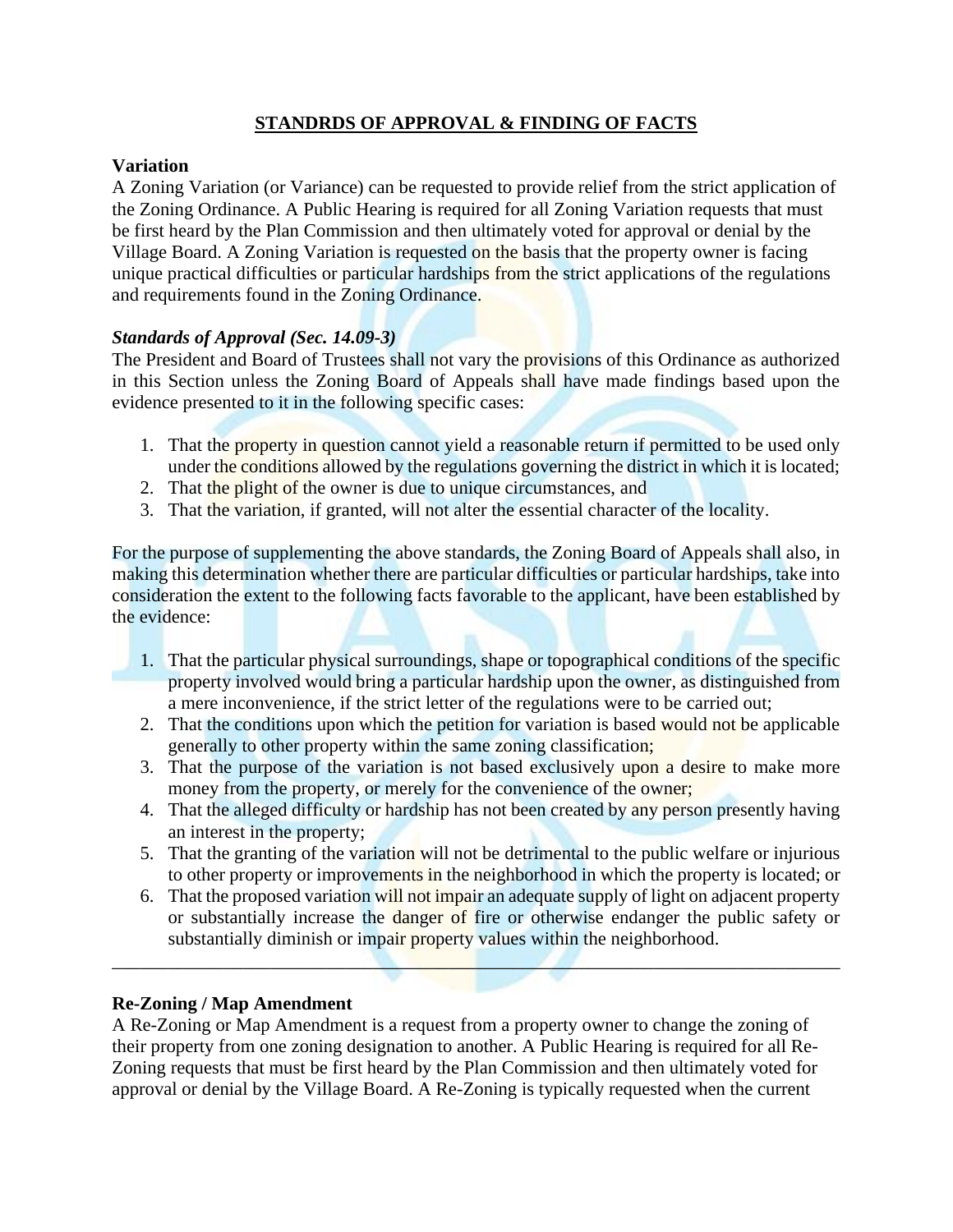zoning does not provide for the development of the property to be sound and consistent with the adjacent properties and the plans adopted by the Village.

#### *Findings of Fact (Sec. 14.10-6)*

The Plan Commission shall make written findings of fact and shall submit same together with its recommendation to the Village Board within sixty (60) days following the date of concluding the public hearing on each application, unless said application is withdrawn or tabled by the petitioner. Where the purpose and effect of the proposed amendment is to change the zoning classification of a particular property, the Plan Commission shall make findings based upon the evidence presented to it in each specific case with respect to the following:

- 1. Compatibility with surrounding land uses and the general area;
- 2. The zoning classification of property within the general area of the property in question;
- 3. The suitability of the subject property to the uses permitted under the existing zoning classification;
- 4. The trend of development, if any, in the general area of the subject property including recent changes, if any, which have taken place in its zoning classification; and
- 5. The relationship of the existing zoning classification to the official comprehensive plan of Itasca, adopted October 18, 1977 and as amended. The plan commission shall not recommend the adoption of a proposed amendment unless it finds that the adoption of such amendment is in the public interest and is not solely for the interest of the applicant; and that either the proposed amendment will correct an existing error or that changing conditions make the proposed amendment necessary.

#### **Special Use**

A Special Use is a use with unique characteristics that cannot be properly classified or permitted by right within a particular district or districts without consideration, in each case, of the impact of those sues upon neighboring lands and upon the public need for the particular use at the particular location. A Public Hearing is required for all Special Use requests that must be first heard by the Plan Commission and then ultimately voted for approval or denial by the Village Board.

\_\_\_\_\_\_\_\_\_\_\_\_\_\_\_\_\_\_\_\_\_\_\_\_\_\_\_\_\_\_\_\_\_\_\_\_\_\_\_\_\_\_\_\_\_\_\_\_\_\_\_\_\_\_\_\_\_\_\_\_\_\_\_\_\_\_\_\_\_\_\_\_\_\_\_\_\_\_

#### *Standards of Approval (Sec. 14.11-4)*

No Special Use shall be granted by the President and Board of Trustees unless the Special Use:

- 1. Is deemed necessary for the public convenience at the location;
- 2. Is so designated, located and proposed to be operated such that the public health, safety and welfare will be protected;
- 3. Will not cause substantial injury to the value of other property in the neighborhood in which it is located; and has been recommended by the plan commission and approved by the president and the board of trustees, and conforms, except in the case of a planned development, to the applicable regulations of the district in which it is located.

#### *Findings of Fact (Sec. 14.11-7)*

The Plan Commission shall make written findings of fact and shall submit same together with its recommendations to the Village Board within sixty (60) days following the date of concluding the public hearing on each application, unless said application is withdrawn or tabled by the petitioner.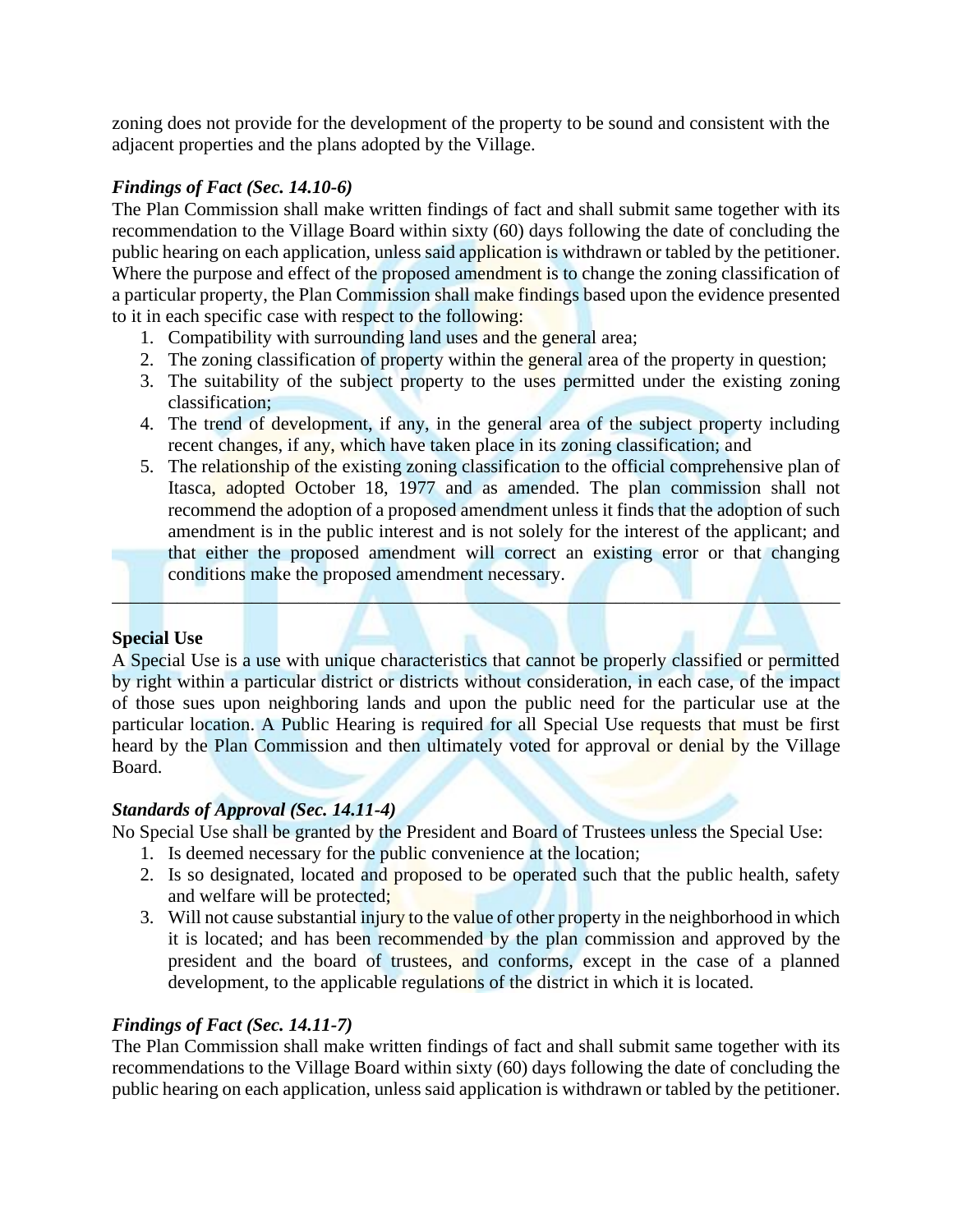The Plan Commission shall make findings based upon the evidence presented to it in each specific case with respect to the following:

- 1. The approval of such Special Use is in the public interest and is not solely for the interest of the applicant; and
- 2. That the proposed use at that particular location requested is necessary or desirable to provide a service or a facility which is in the interest of public convenience and will contribute to the general welfare of the neighborhood or community; and
- 3. That such use will not under the circumstances of the particular case be detrimental to the health, safety, morals or general welfare of person residing or working in the vicinity or injurious to property values or improvements in the vicinity; and
- 4. That the proposed use will comply with the regulations and conditions specified in this Ordinance for such use, and with the stipulations and conditions made a part of the authorization granted by the Village Board of Trustees.

 $\mathcal{L}$  , and the set of the set of the set of the set of the set of the set of the set of the set of the set of the set of the set of the set of the set of the set of the set of the set of the set of the set of the set

#### **Planned Developments**

A Planned Development is required for unique developments and/or uses that have a general impact on the neighboring properties and the community as a whole. These impacts may include but are not limited to public services (police, fire/ambulance, utility, water/sewer, and other public infrastructures), economic impacts, traffic, and environmental.

#### *Standards of Approval (Sec. 14.12-7)*

No planned development shall be authorized unless the Plan Commission shall find and recommend, in addition to those standards established herein for Special Uses, that the following standards shall be met:

- 1. The uses permitted by such exceptions as may be requested or recommended are necessary or desirable and appropriate to the purpose of the development.
- 2. The uses permitted in such development are not of such nature or so located as to exercise an undue detrimental influence or effect upon the surrounding neighborhood.
- 3. That any industrial park areas established in the planned development conform to all requirements therefore, as set forth elsewhere in this Ordinance.
- 4. That all minimum requirements pertaining to commercial, residential, institutional, or other uses established in the planned development shall be subject to the requirements for each individual classification as established elsewhere in this Ordinance, except as may be specifically varied in the Ordinance granting and establishing a planned development use.
- 5. When private streets and common driveways are made a part of the planned development or private common open space recreational facilities are provided, the applicant shall submit, as part of the application, the method and arrangement whereby these private facilities shall be operated and maintained. Such arrangements for operating and maintaining private facilities shall be subject to the approval of the Village Board.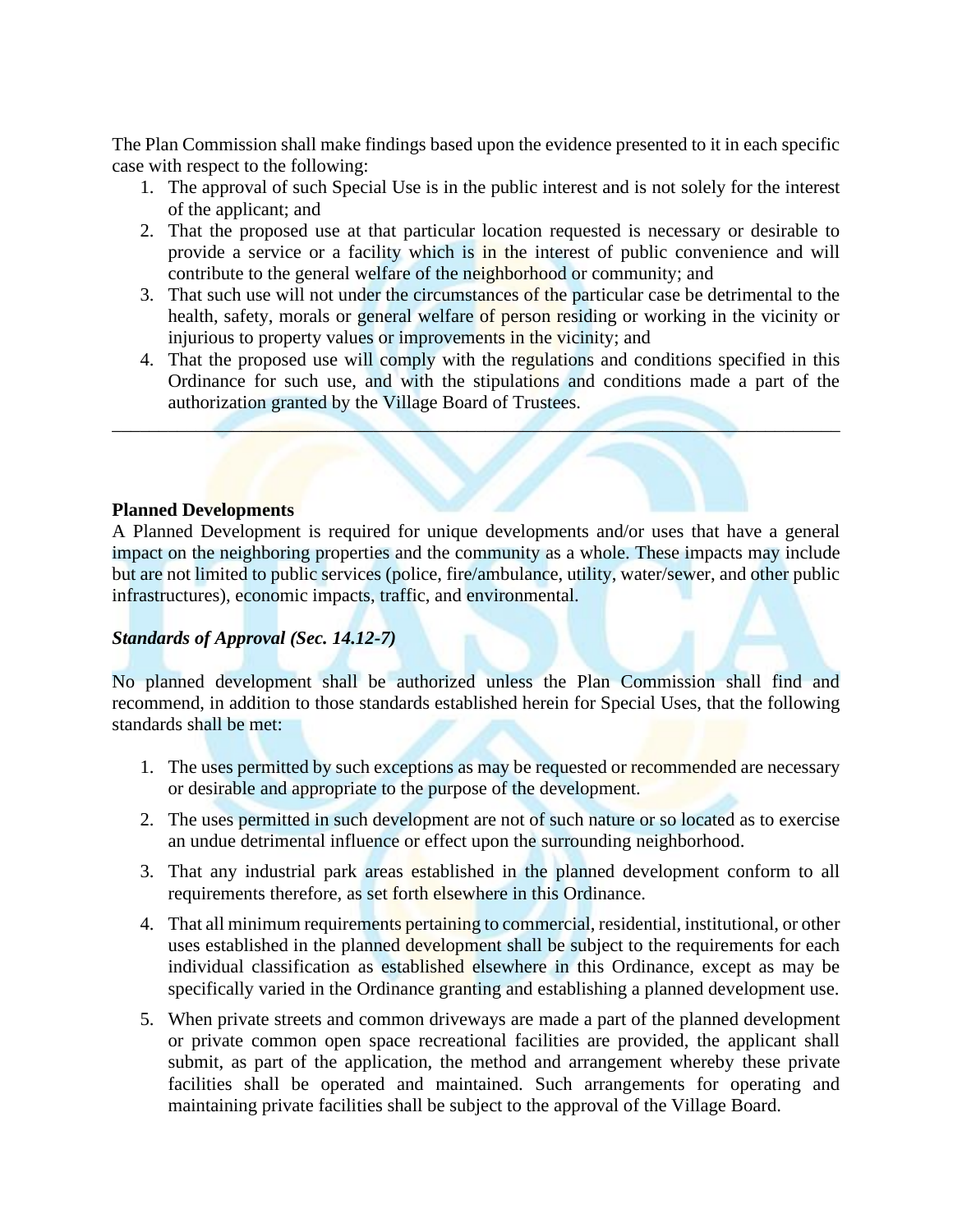- 6. That any bulk exceptions shall be solely for the purpose of promoting an integrated site plan more beneficial to the residents or occupants of such development as well as neighboring property, that would be obtained under the bulk regulations of this Ordinance for building developed on separate zoning lots.
- 7. Architectural Consistency. The architectural style and features established for an approved planned development shall be maintained throughout the entire project unless otherwise recommended by the Plan Commission and approved by the Village Board.

#### **Class I Site Plan Review**

A Site Plan Review is required for the development of vacant land, redevelopment of improved land, and Special Uses that may have a general impact on the neighboring properties and the community as a whole. A Class I Site Plan Review ensures that proposed developments and uses are in conformance with the Comprehensive Plan and the provisions of adopted Village Ordinances.

 $\mathcal{L} = \{ \mathcal{L} \mid \mathcal{L} \text{ is a positive number of times } \mathcal{L} \}$ 

#### *Standards of Approval (Sec. 14.13-7)*

In reviewing and evaluating Class I site plans, the Plan Commission, Village Board, and Zoning Administrator shall consider those factors listed below which it determines to be applicable to a given plan. These standards are guidelines to enable new development, redevelopment and major alterations to further the Village's long term goals. Variations from these standards may be allowed by the Village Board.

- 1. The application shall comply with the provisions of this ordinance and other ordinances of the Village and of any other applicable laws.
- 2. The plan shall be in a reasonable conformity with the Comprehensive Plan.
- 3. Site and Building Design: Adequate provision shall be made to ensure that the proposed development shall be integrated with and enhance the character of the streetscape, the surrounding context and the neighborhood in terms of scale, massing, site layout and site and building design, including:
	- a. Relationships of Buildings to Site:
		- i. The site should be planned to achieve a desirable transition to the street, with buildings and landscaping fronting on and reinforcing the streetscape to the greatest extent practicable, and encouraging safe pedestrian movement.
		- ii. Parking, loading, storage and service areas, utility structures and machinery should not be visible from public ways and surrounding areas. Shared parking lot access shall be promoted where practical. Substantial and immediately effective perimeter screening and interior lot landscaping should be provided to break up large expanses of asphalt with plant and other landscape materials.
		- iii. Without restricting the permissible limits of the applicable zoning district, the height, massing and scale of each building should be integrated with its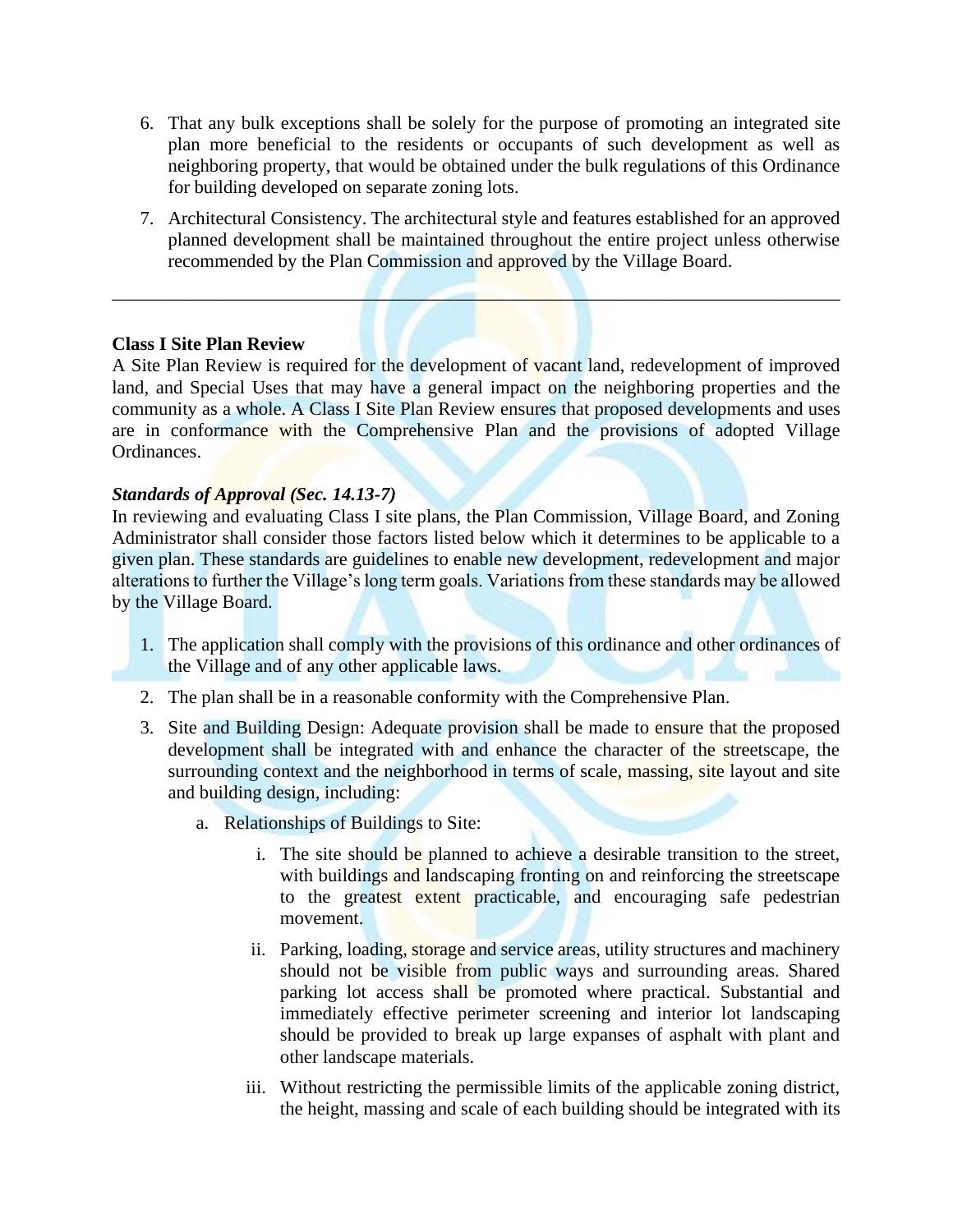site, the existing terrain, surrounding landscape and existing (or anticipated) adjoining buildings.

- b. Building Design:
	- i. Proposed buildings and structures should be encouraged to generally enhance or relate to the surrounding buildings and local context, or in any case, not have an adverse impact on these. The scale, proportions, massing, articulation and design features of structures should enhance the continuity of the streetscape, emphasize the human scale and integrate with the surrounding landscape.
	- ii. Entrances should be articulated. Long, uninterrupted wall or roof planes should be avoided and signs, lighting, utilities and services should be integrated with the building design.
	- iii. Building materials should be of durable quality, suitable for the building type and design and related to surrounding buildings and the local context.
- c. Signs: All signage shall be in strict accordance with the Village of Itasca Municipal Code and shall conform with the following:
	- i. Every sign should be designed as an integral architectural element of the building and site to which it principally relates.
	- ii. The colors, material and illumination of every sign should be compatible and harmonious with the building and site to which it principally relates.
	- iii. Each sign should be compatible with signs on adjoining premises and should not compete for attention.
	- iv. Signs and other site graphics should be minimized in size and number to promote their effectiveness. Such signs and site graphics should be integrated with architectural and landscape features.
- d. Lighting:
	- i. Exterior lighting should be part of the architectural concept. Fixtures, standards and exposed accessories should be integrated with the building design.
	- ii. Adequate provision should be made to avoid glare of vehicular and stationary lights that would affect the established character of the neighborhood, and to the extent such lights will be visible across any property line, the performance standards for illumination shall be met.
- 4. Open Space and Landscaping:
	- a. Maximize retention of open space and preserve scenic views from publicly accessible locations.
	- b. Configure open space to be usable, functional and appropriate to the development proposed. Address the functional aspects of landscaping such as drainage control, erosion prevention, screening, provision of shade and reduction of glare, energy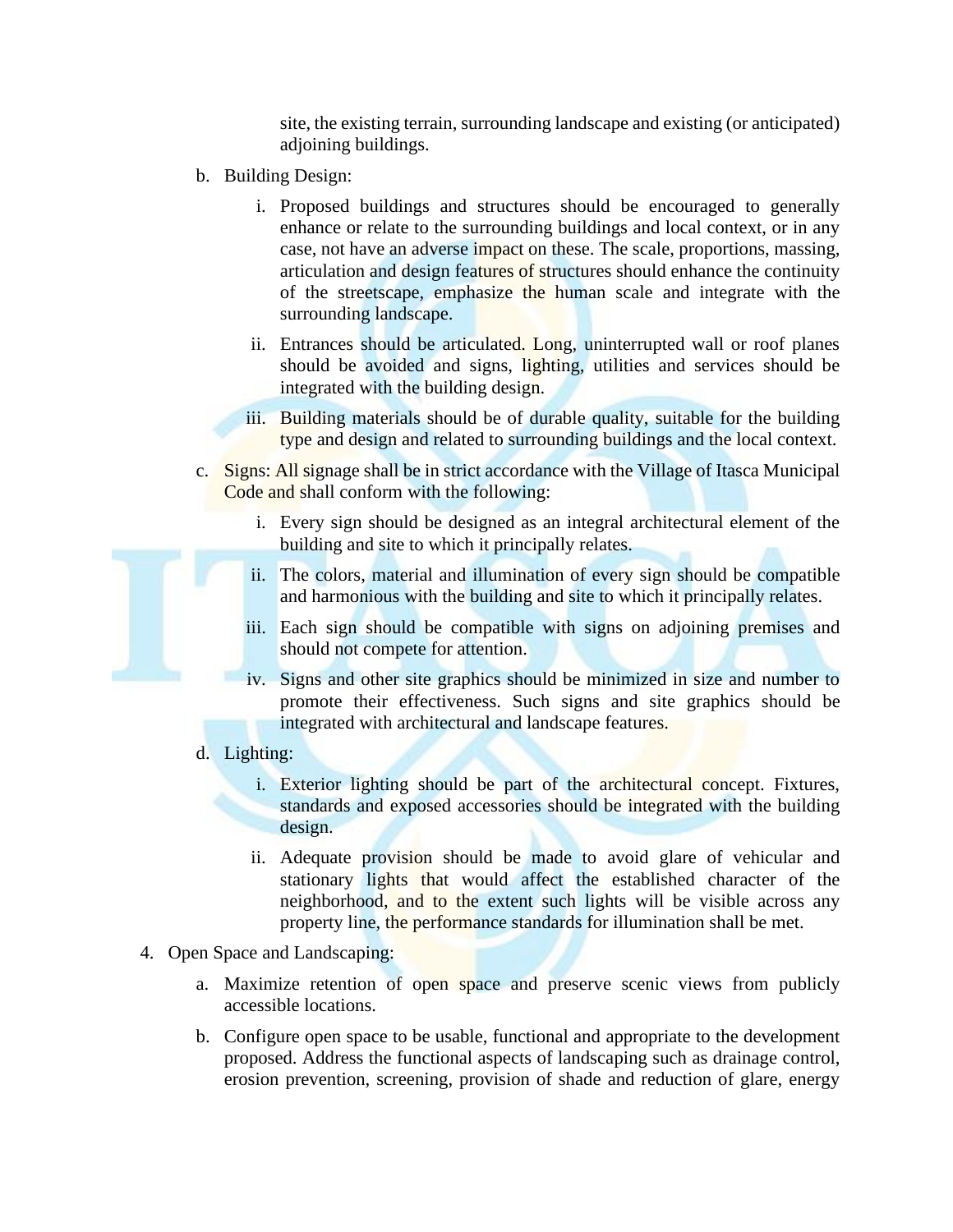conservation, windbreaks, as well as the enhancement of architectural and site features.

- c. Minimize tree, vegetation and soil removal. Existing mature trees of five (5) inches or more in diameter, measured on the trunk three (3) feet from grade and shrubs shall be maintained to the greatest extent practicable; if evidence supports removal of these, indicate the specific procedure, types and sizes for replacement.
- d. Landscape design should provide an aesthetically pleasing design, create a logical transition to adjoining development, screen incompatible uses, screen unsightly activities from public view and break up large expanses of asphalt with plant materials. Plant materials shall be selected so as to withstand Itasca's climatic conditions and the specific constraints imposed by adjacent functions.
- 5. Access and Circulation:
	- a. Streets, sidewalks and bike paths should, insofar as reasonably practicable, provide access and good traffic circulation to and from adjacent lands, existing streets and sidewalks.
	- b. Adequate access roads or entrance or exit drives should be provided and should be designed and improved so as to prevent traffic hazards or problems, to minimize traffic congestion in public streets and to encourage pedestrian access.
	- c. Design should ensure that the vehicular circulation elements of the proposed development will not create hazards to the safety of vehicular or pedestrian traffic on and off the site, disjointed vehicular or pedestrian circulation paths on or off the site, or undue interference and inconvenience to vehicular and pedestrian travel.
	- d. Any building or structure should be reasonably accessible to fire, police, emergency and service vehicles. When deemed necessary for access, emergency vehicle easements shall be provided. The access for fire, police and emergency vehicles shall be unobstructed at all times.
- 6. Public Services and Utilities: Provision shall be made to ensure that development will be served by essential public facilities and services such as highways, streets, parking spaces, police and fire protection, schools, drainage, structures, refuse disposal, water, sewer, and electricity. Impact on these services should be as minimal as practicable.
- 7. Environmental Considerations:
	- a. Adequate provision should be made to minimize the impact on existing or developing wetlands, steep slopes, flood plains and hilltops.
	- b. The obstruction of natural watercourses shall be discouraged.
	- c. The development should incorporate measures that are adequate to prevent pollution of surface or groundwater, to minimize erosion and sedimentation, and to prevent changes in groundwater levels, increased rates of runoff, and minimize potential for flooding.
	- d. Drainage should be designed so that groundwater recharge is maximized, and at the project boundaries the rate of runoff shall not be increased.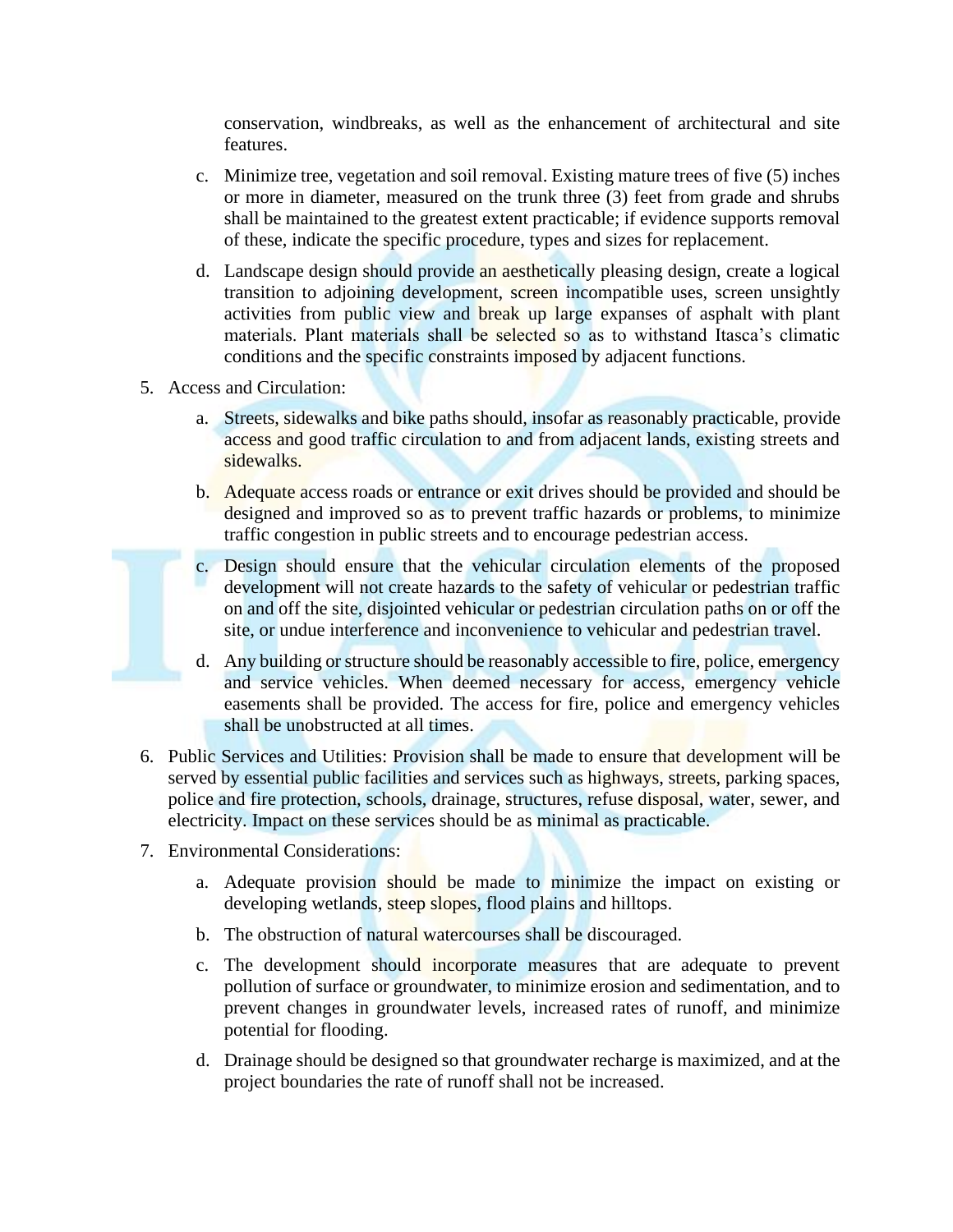- e. Adequate provision shall be made for the collection and disposition of all on and off-site storm water and natural water, including but not limited to, on-site drainage retention facilities.
- f. Adequate provision shall be made to control the slippage, shifting, erosion, accretion and subsidence of soil, as well as the slipping and shifting of buildings and structures.
- g. Adequate provision shall be made to clean, control and otherwise alleviate contamination or environmental hazards on land when the site is in an area found by the Zoning Administrator to be contaminated by a toxic substance or otherwise to contain environmental hazards which are detrimental to the public health, safety and welfare.
- 8. Preservation: Adequate provision should be made to preserve unique architectural, cultural, environmental and historical resources. Development designs and treatments that respect such desirable resources on adjacent properties are also encouraged.
- 9. Downtown Design Guidelines: All developments located in the Traditional Downtown area (B-4, B-5 and B-6 zoning districts) shall be compatible with the Downtown Design Guidelines, as defined in Section 3.02 Definitions. Site plans should also be forwarded to the Downtown Itasca Advisory Committee (DIAC) and the Historic Preservation Commission for review and comment prior to Plan Commission recommendation.

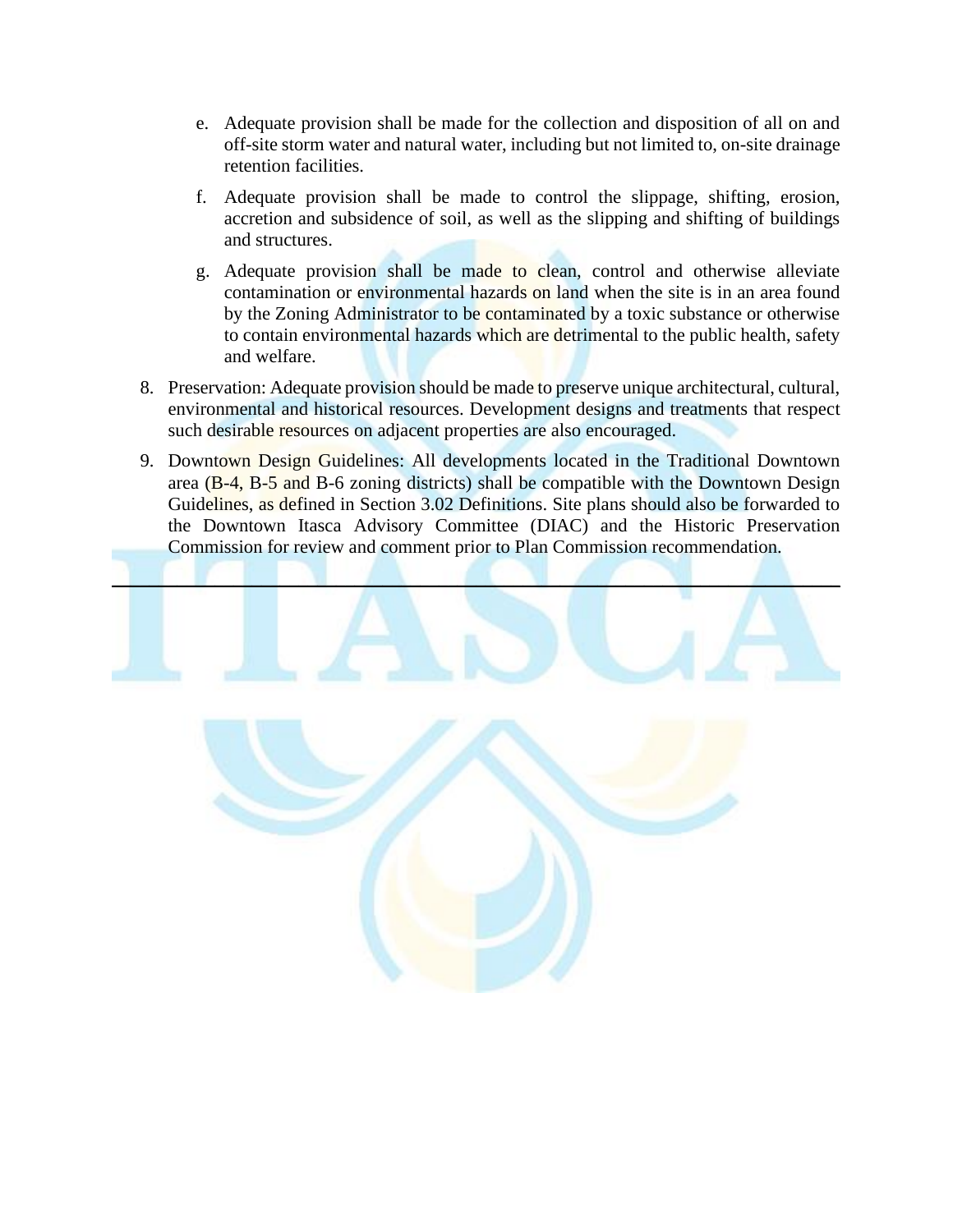#### **PUBLIC LEGAL NOTICE REQUIREMENTS**

Per Illinois State Law and Village of Itasca Municipal & Zoning Ordinance certain requests must publish Legal Notices in a local newspaper and mail Legal Notices to adjacent property owners prior to the Public Hearing being held by the Plan Commission.

Public Legal Notices are required for the following type of requests:

- 1. Variations
- 2. Special Uses
- 3. Planned Developments
- 4. Map Amendments / Re-Zonings
- 5. Ordinance Text Amendments

The Public Legal Notice requirements are:

- 1. Publication of the Legal Notice in a local newspaper at least 15-days prior to the Public Hearing but not more than 30 days prior to.
- 2. Mailing of the Legal Notice to all property owners within a 250-feet radius of the subject property by Certified Mail at least 15-days prior to the Public Hearing but not more than 30 days prior to.
- 3. Posting of a Public Hearing Sign that is easily legible from the public roadway and sidewalk.

Village Staff will assist you in the process of completing the Public Legal Notice requirements.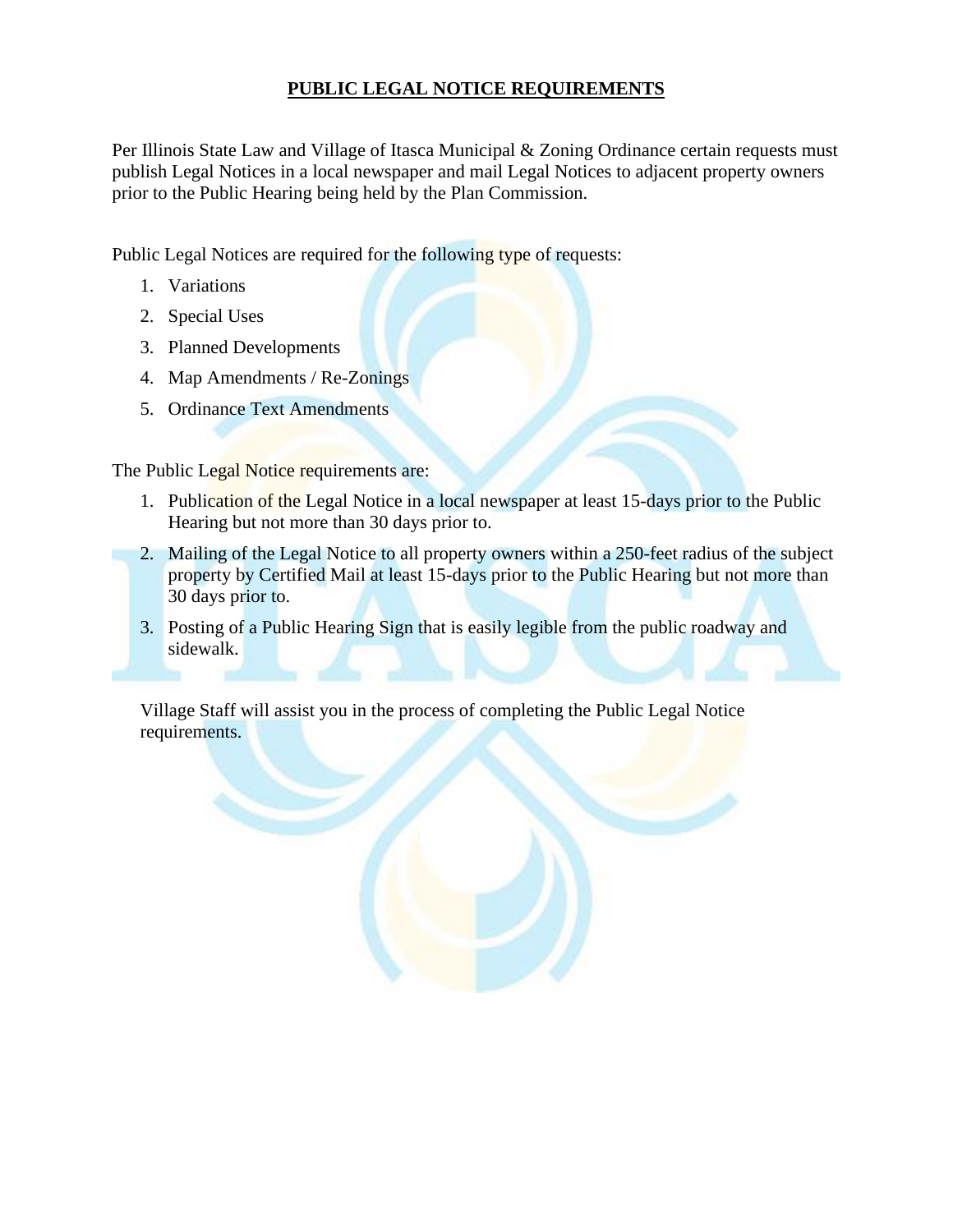

# Petition for Development Review

Village of Itasca Community Development Department 550 W. Irving Park Rd., Itasca, IL 60143 Staff Contact: Mo Khan, Village Planner [mkhan@itasca.com](mailto:mkhan@itasca.com) | 630-228-5631

| For Office Use Only                                     |                                                 |                        |  |  |  |
|---------------------------------------------------------|-------------------------------------------------|------------------------|--|--|--|
| Case # PC                                               | Project Title:                                  |                        |  |  |  |
| Fee Amount:                                             | Date Paid:                                      | Check #:               |  |  |  |
| Plan Commission Hearing Date:                           |                                                 |                        |  |  |  |
|                                                         | <b>Request (Check/Highlight All Applicable)</b> |                        |  |  |  |
| $\Box$ Re-Zoning/ Map Amendment                         | $\Box$ Text Amendment                           | $\Box$ Pre-/Annexation |  |  |  |
| $\Box$ Planned Development                              | $\Box$ Class I Site Plan                        | $\Box$ Special Use     |  |  |  |
| $\Box$ Plat of Subdivision                              | $\Box$ Variation                                | $\Box$ Appeal          |  |  |  |
| $\square$ Easement Dedication/Vacation                  |                                                 |                        |  |  |  |
|                                                         | <b>Property Information</b>                     |                        |  |  |  |
| Property Address(es):                                   |                                                 |                        |  |  |  |
| P.I.N. Numbers:                                         |                                                 |                        |  |  |  |
| <b>Existing Use:</b>                                    |                                                 |                        |  |  |  |
| Zoning:                                                 | Lot Size (in Sq. Ft.):                          |                        |  |  |  |
| Project Description:                                    |                                                 |                        |  |  |  |
|                                                         |                                                 |                        |  |  |  |
|                                                         |                                                 |                        |  |  |  |
| <b>Property Owner Information</b>                       |                                                 |                        |  |  |  |
| Owner's Name $(s)$ <sup>1</sup> :                       |                                                 |                        |  |  |  |
| Address:                                                |                                                 |                        |  |  |  |
| Phone:                                                  | E-Mail:                                         |                        |  |  |  |
| <b>Petitioner Information (if different from Owner)</b> |                                                 |                        |  |  |  |
| Petitioner's Name(s):                                   |                                                 |                        |  |  |  |
| Address:                                                |                                                 |                        |  |  |  |
| Phone:                                                  | E-Mail:                                         |                        |  |  |  |

<sup>1</sup>If the property is held in a trust, a letter naming all beneficiaries of the trust must be submitted as part of the application. Letter must be signed by authorized agent and notarized.